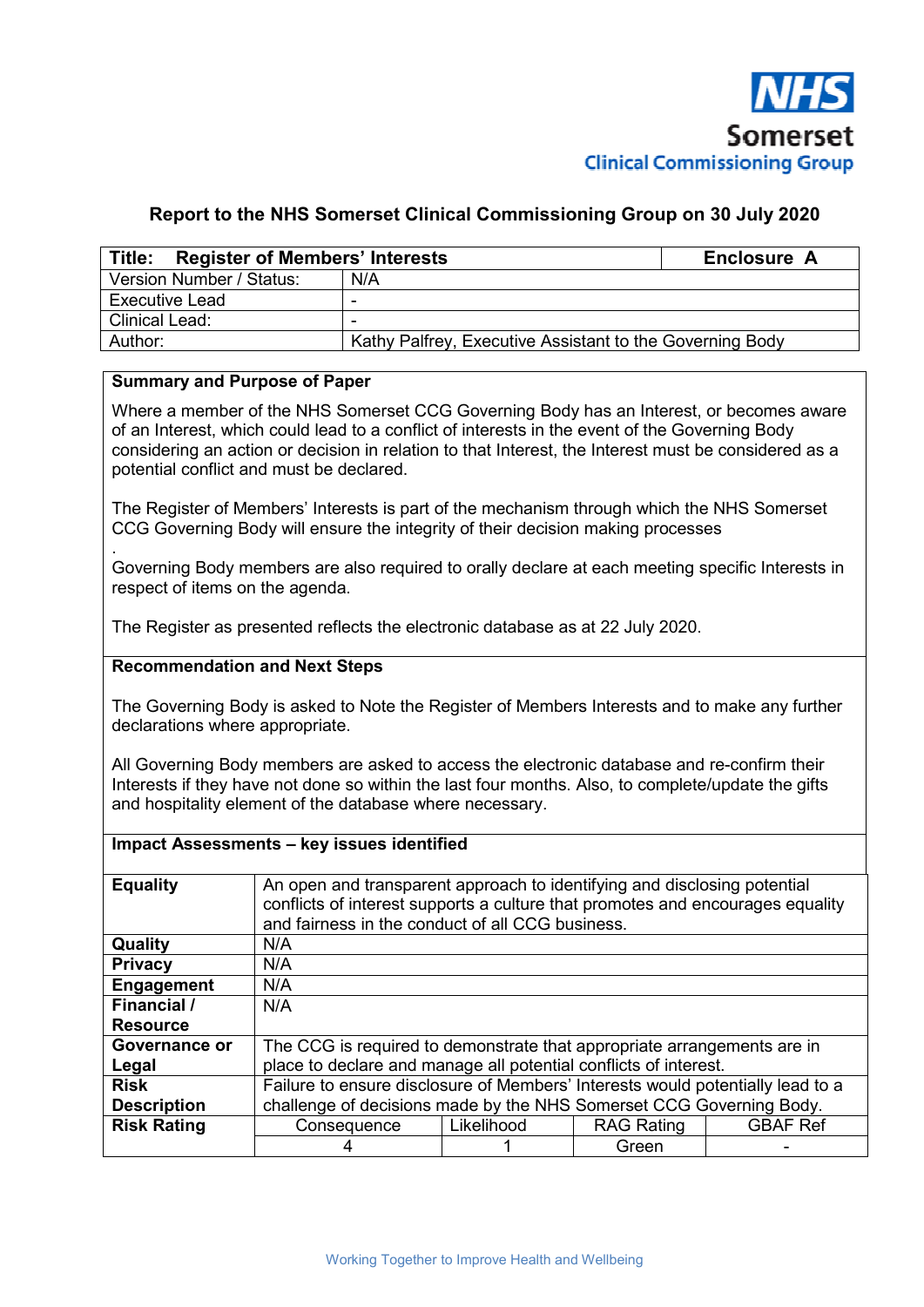

## **REGISTER OF INTERESTS**

# **Governing Body as at 22 July 2020**

| Last<br>name               | <b>First</b><br>name | <b>Job Title</b>                                  | <b>Interest</b><br><b>Type</b>    | <b>Description Of</b><br><b>Interest</b>                                                            | From Date End Date    | <b>Actions To Mitigate Risk</b>                                                                                                   | Last Sign<br><b>Off</b> | <b>User Committees</b>                                                                                          |
|----------------------------|----------------------|---------------------------------------------------|-----------------------------------|-----------------------------------------------------------------------------------------------------|-----------------------|-----------------------------------------------------------------------------------------------------------------------------------|-------------------------|-----------------------------------------------------------------------------------------------------------------|
| Chidgey-<br>Jayne<br>Clark |                      | Non-Executive<br>Director,<br>Registered<br>Nurse | Financial                         | Director, JCC<br>Partnership Limited                                                                | 07/12/2016            | All Interests are declared<br>through registers of interest<br>and at relevant meetings of<br>CCG Governing Body or<br>committees | 30/06/2020              | <b>Audit Committee</b><br>Governing Body<br><b>Quality and Safety</b><br>Committee<br>Remuneration<br>Committee |
|                            |                      |                                                   | Non-<br>financial<br>professional | Governing Body<br>nominated<br>governor for<br>Somerset NHS<br><b>Foundation Trust</b>              | 31/10/2017            |                                                                                                                                   | 30/06/2020              |                                                                                                                 |
|                            |                      |                                                   | Financial                         | Kent and Medway<br>CCG - Interim<br><b>Adult Safeguarding</b><br>Consultant                         | 23/09/2019 30/08/2020 |                                                                                                                                   | 30/06/2020              |                                                                                                                 |
|                            |                      |                                                   | Non-<br>financial<br>professional | Somerset CCG<br>nominated Non-<br><b>Execute Director</b><br>on Somerset ICS<br><b>Shadow Board</b> | 30/06/2020            |                                                                                                                                   | 30/06/2020              |                                                                                                                 |
|                            |                      |                                                   | Non-<br>financial<br>professional | Specialist Advisor<br>to the Care Quality<br>Commission                                             | 01/01/2017            |                                                                                                                                   | 30/06/2020              |                                                                                                                 |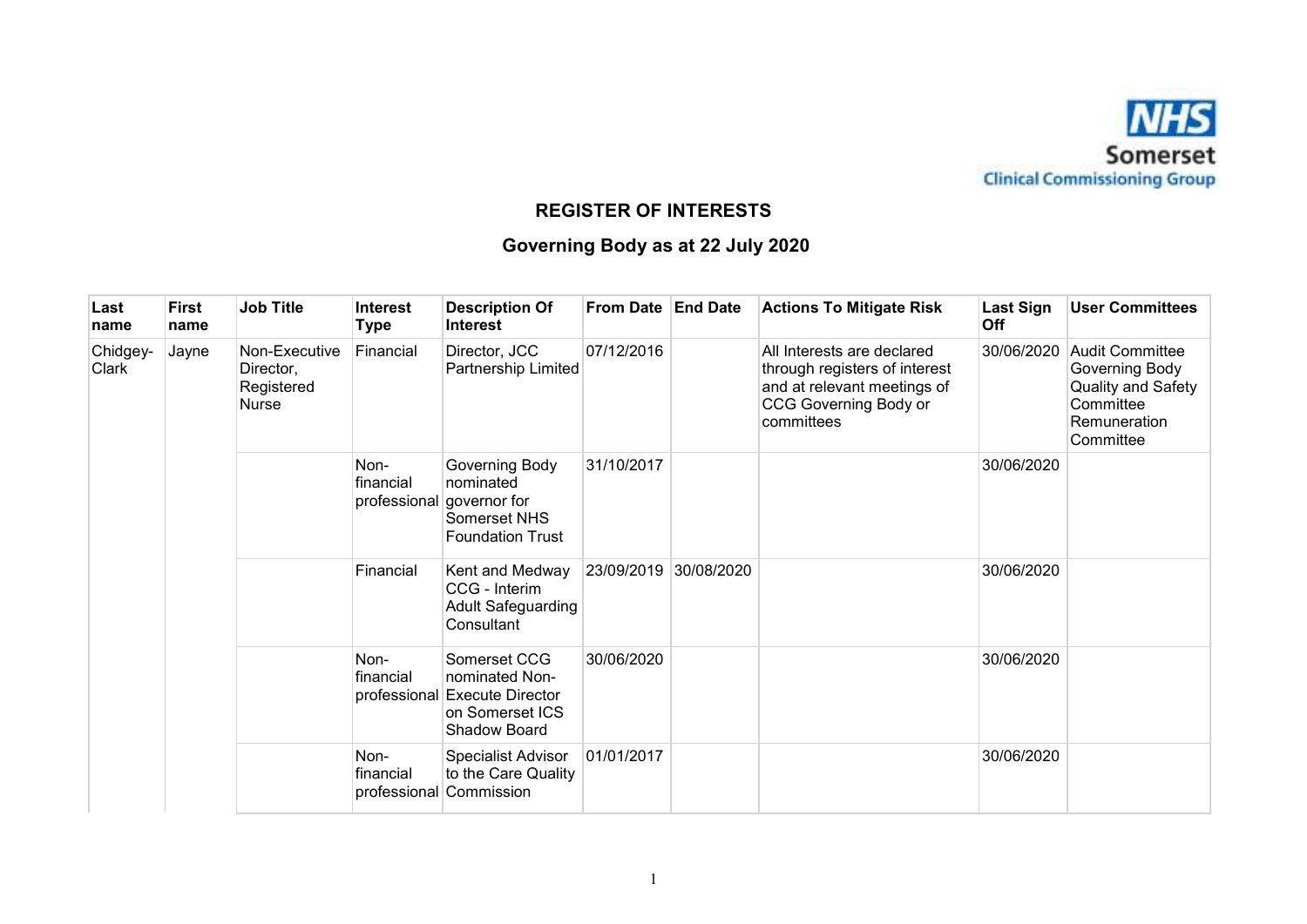|       |        | Non-Executive<br>Director,<br>Registered<br>Nurse | Financial                     | Spouse is<br>Associate Director<br>for Alamac<br>providing<br>consultancy<br>support to NHS<br><b>UHBW Trust</b>                                                                  |            | 09/06/2020 30/09/2020 | All Interests are declared<br>through registers of interest<br>and at relevant meetings of<br>CCG Governing Body or<br>committees        | 30/06/2020 |                                                                                                                                                                                                                            |
|-------|--------|---------------------------------------------------|-------------------------------|-----------------------------------------------------------------------------------------------------------------------------------------------------------------------------------|------------|-----------------------|------------------------------------------------------------------------------------------------------------------------------------------|------------|----------------------------------------------------------------------------------------------------------------------------------------------------------------------------------------------------------------------------|
|       |        |                                                   | Financial                     | Spouse is Director 07/12/2016<br>and Company<br>Secretary, JCC<br>Partnership Limited                                                                                             |            |                       |                                                                                                                                          | 30/06/2020 |                                                                                                                                                                                                                            |
| Corry | Sandra | Director Quality   Indirect<br>and Nursing        |                               | Daughter<br>employed a client<br>development<br>manager for<br>Apetito which is a<br>part of Wiltshire<br>farm foods who<br>supply food to local<br>health and care<br>providers. | 26/11/2019 |                       | All Interests are declared<br>through registers of interest<br>and at relevant meetings of<br><b>CCG Governing Body or</b><br>committees | 31/12/2019 | <b>Clinical Executive</b><br>Committee<br>Finance and<br>Performance<br>Committee<br>Governing Body<br>Information<br>Governance<br>Records<br>Management and<br>Caldicott<br>Committee<br>Quality and Safety<br>Committee |
|       |        |                                                   | Indirect                      | Director with 5%<br>share of Quality<br>Safety<br>Improvement LTD<br>company                                                                                                      | 18/12/2016 |                       |                                                                                                                                          | 31/12/2019 |                                                                                                                                                                                                                            |
|       |        |                                                   | Non-<br>financial<br>personal | Husband employed 10/06/2018<br>as a part-time<br>LeDer reviewer for<br>the South west<br>region via NHSE -<br>CCG host this<br>contract                                           |            |                       |                                                                                                                                          | 31/12/2019 |                                                                                                                                                                                                                            |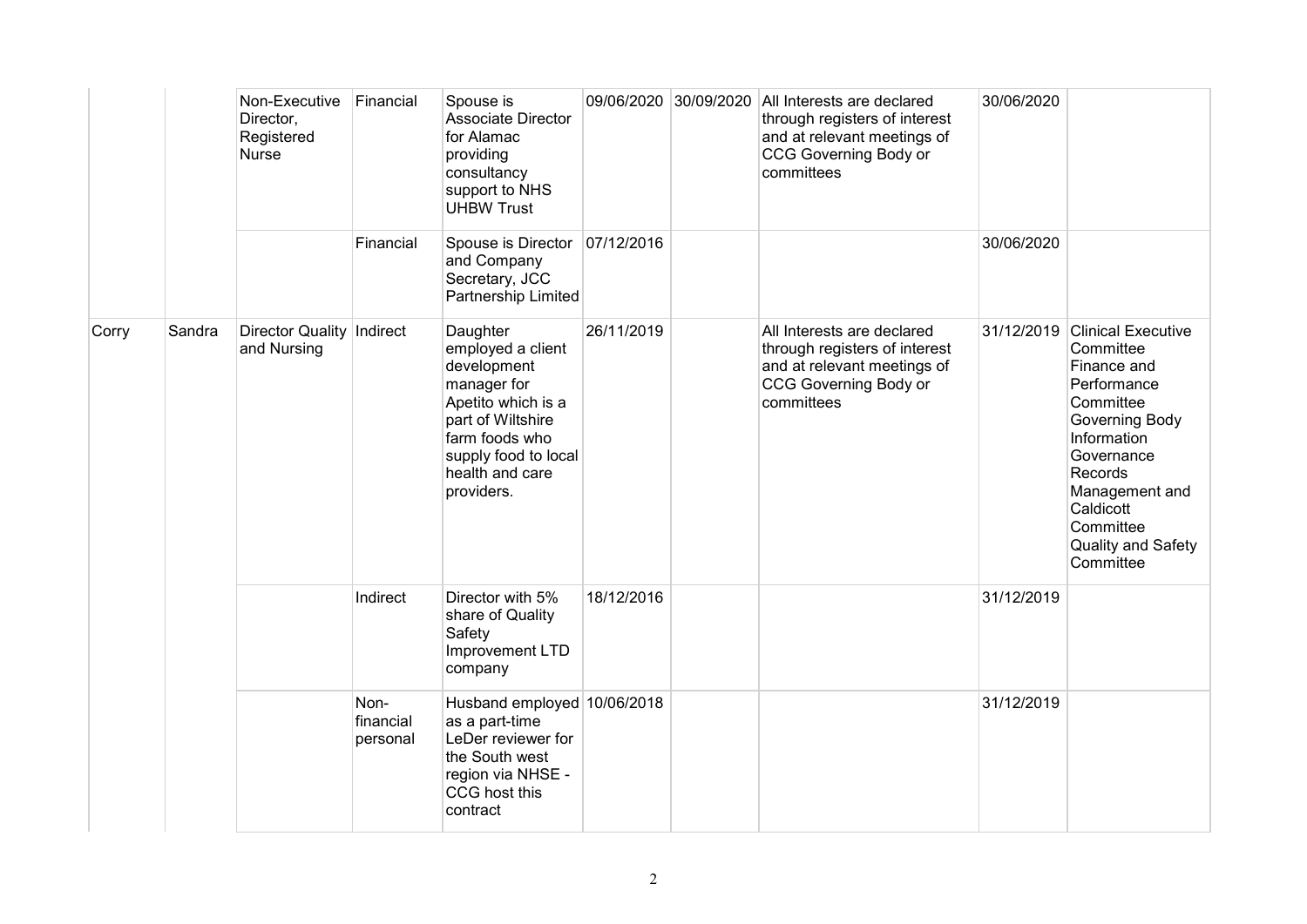|       |     | Director Quality   Indirect<br>and Nursing |                                              | Husband via<br><b>Quality Safety</b><br>Improvement LTD<br>holds part time<br>fixed term<br>contracts with<br>various CCGs<br>across the SW<br>region | 01/04/2019 | All Interests are declared<br>through registers of interest<br>and at relevant meetings of<br><b>CCG Governing Body or</b><br>committees | 31/12/2019 |                                                                                                                                                                |
|-------|-----|--------------------------------------------|----------------------------------------------|-------------------------------------------------------------------------------------------------------------------------------------------------------|------------|------------------------------------------------------------------------------------------------------------------------------------------|------------|----------------------------------------------------------------------------------------------------------------------------------------------------------------|
|       |     |                                            | Non-<br>financial<br>personal                | Husband via<br><b>Quality Safety</b><br>Improvement LTD<br>holds part time<br>fixed term<br>contracts with<br>various CCGs<br>across the SW<br>region | 01/04/2019 |                                                                                                                                          | 31/12/2019 |                                                                                                                                                                |
| Evans | Lou | Non-Executive<br>Director                  | Non-<br>financial                            | <b>CCG</b> nominated<br>professional Governor of Yeovil<br><b>District Hospital</b><br><b>NHS Foundation</b><br>Trust                                 | 01/09/2017 | All Interests are declared<br>through registers of interest<br>and at relevant meetings of<br><b>CCG Governing Body or</b><br>committees | 10/02/2020 | Audit Committee<br>Finance and<br>Performance<br>Committee<br>Governing Body<br><b>Primary Care</b><br>Commissioning<br>Committee<br>Remuneration<br>Committee |
|       |     |                                            | Non-<br>financial<br>professional Supported  | NED Chair -<br>Chrysalis<br>Association limited                                                                                                       | 01/07/2019 |                                                                                                                                          | 10/02/2020 |                                                                                                                                                                |
| Ford  | Ed  | Chair                                      | Non-<br>financial<br>professional Health and | CCG Member and<br>Vice-Chair of the<br><b>Wellbeing Board</b>                                                                                         | 07/12/2016 | All Interests are declared<br>through registers of interest<br>and at relevant meetings of<br><b>CCG Governing Body or</b><br>committees | 10/02/2020 | <b>Clinical Executive</b><br><b>Committee Finance</b><br>and Performance<br>Committee<br>Governing Body                                                        |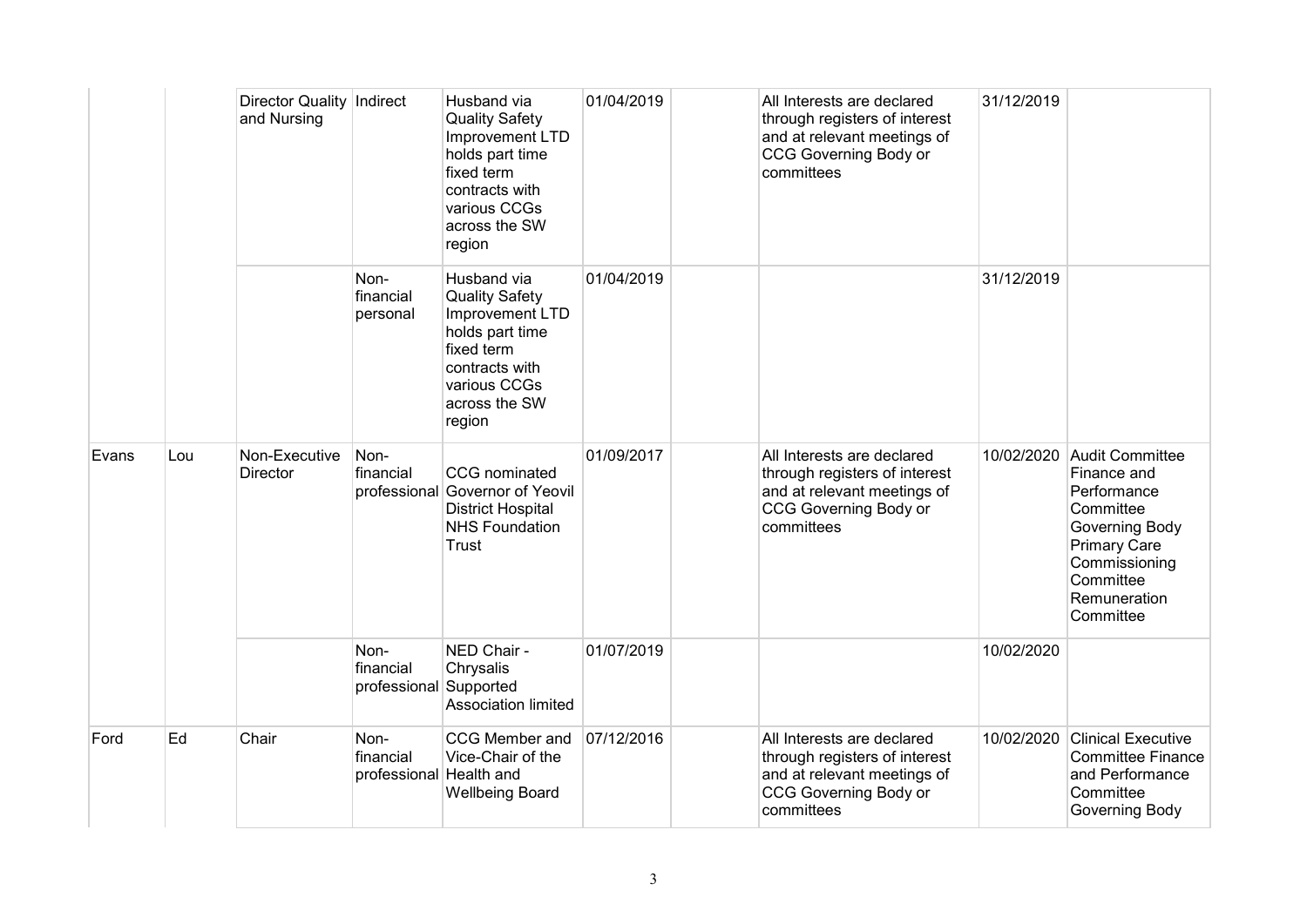|       |                                             |                                                                                                                                                                                                                      |            |                                                                                                                                          |            | Health and Well<br><b>Being Board</b> |
|-------|---------------------------------------------|----------------------------------------------------------------------------------------------------------------------------------------------------------------------------------------------------------------------|------------|------------------------------------------------------------------------------------------------------------------------------------------|------------|---------------------------------------|
| Chair | Financial                                   | Family have been<br>ratified as Foster<br>Carers for<br>Somerset County<br>Council                                                                                                                                   | 01/04/2019 | All Interests are declared<br>through registers of interest<br>and at relevant meetings of<br><b>CCG Governing Body or</b><br>committees | 10/02/2020 |                                       |
|       | Non-<br>financial<br>professional Voluntary | First responder for 07/12/2016<br>Somerset Accident<br>Emergency<br>Service                                                                                                                                          |            |                                                                                                                                          | 10/02/2020 |                                       |
|       | Non-<br>financial                           | GP Partners: 2<br>GP's works in the<br>professional Out of Hours<br>Service, one is a<br><b>Local Medical</b><br>Committee<br>representative and<br>another is the<br>regional NHSE<br>clinical lead for<br>dementia | 07/12/2016 |                                                                                                                                          | 10/02/2020 |                                       |
|       | Non-<br>financial<br>professional           | Irnham Lodge is a<br>training Practice                                                                                                                                                                               | 07/12/2016 |                                                                                                                                          | 10/02/2020 |                                       |
|       | Financial                                   | Partner at<br><b>Minehead Medical</b><br>Centre                                                                                                                                                                      | 07/12/2016 |                                                                                                                                          | 10/02/2020 |                                       |
|       | Financial                                   | Practice is a<br>Shareholder in<br>Somerset Primary<br><b>Healthcare Limited</b>                                                                                                                                     | 07/12/2016 |                                                                                                                                          | 10/02/2020 |                                       |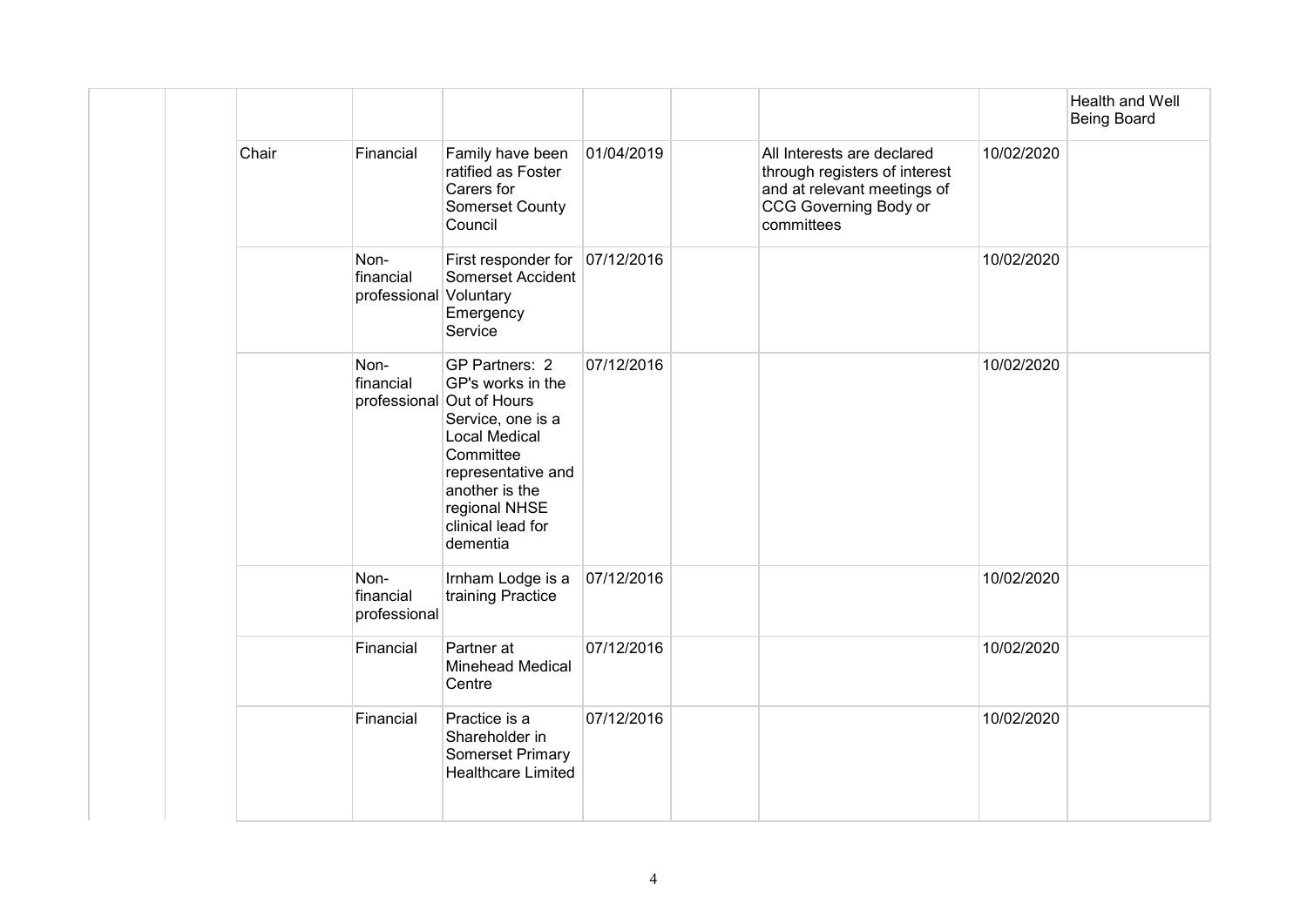|                  |              | Chair                                                        | Financial                               | Wife - Associate<br><b>Director Primary</b><br>Care Nursing and<br><b>Allied Health Care</b><br>Professionals<br>Musgrove Park<br>Hospital | 01/03/2019            |            |                                                                                                                                                                | 10/02/2020 |                                                                                                                                                |
|------------------|--------------|--------------------------------------------------------------|-----------------------------------------|--------------------------------------------------------------------------------------------------------------------------------------------|-----------------------|------------|----------------------------------------------------------------------------------------------------------------------------------------------------------------|------------|------------------------------------------------------------------------------------------------------------------------------------------------|
| Fozard           | <b>Basil</b> | Non Executive<br><b>Director</b><br>Secondary<br>Care Doctor | Indirect                                | Daughter GP NE<br>London                                                                                                                   |                       |            | 02/01/2017 02/01/2020 All Interests are declared<br>through registers of interest<br>and at relevant meetings of<br><b>CCG Governing Body or</b><br>committees |            | 20/04/2019 Governing Body<br><b>Primary Care</b><br>Commissioning<br>Committee<br>Quality and Safety<br>Committee<br>Remuneration<br>Committee |
|                  |              |                                                              | Indirect                                | Daughter<br>Specialist Registrar<br><b>CAMH Tavistock</b><br>Clinic/UCL                                                                    | 02/01/2017            | 02/01/2020 |                                                                                                                                                                | 20/04/2019 |                                                                                                                                                |
|                  |              |                                                              | Non-<br>financial<br>professional Royal | Locum Consultant<br><b>Bank contract The</b><br>Bournemouth &<br>Christchurch<br><b>Hospitals NHS</b><br><b>Foundation Trust</b>           | 02/01/2017 02/01/2020 |            |                                                                                                                                                                | 20/04/2019 |                                                                                                                                                |
|                  |              |                                                              | Indirect                                | Wife Mental Health 02/01/2017<br><b>Act Panel Member</b><br>Dorset Healthcare<br>University<br><b>Foundation Trust</b>                     |                       | 02/01/2020 |                                                                                                                                                                | 20/04/2019 |                                                                                                                                                |
| Goodchild Judith |              | Chair<br>Healthwatch<br>Somerset                             |                                         | Nil to declare                                                                                                                             |                       |            |                                                                                                                                                                |            | 03/04/2019 Governing Body<br>Health and Well<br><b>Being Board</b><br>Primary Care Joint<br>Commissioning<br>Committee                         |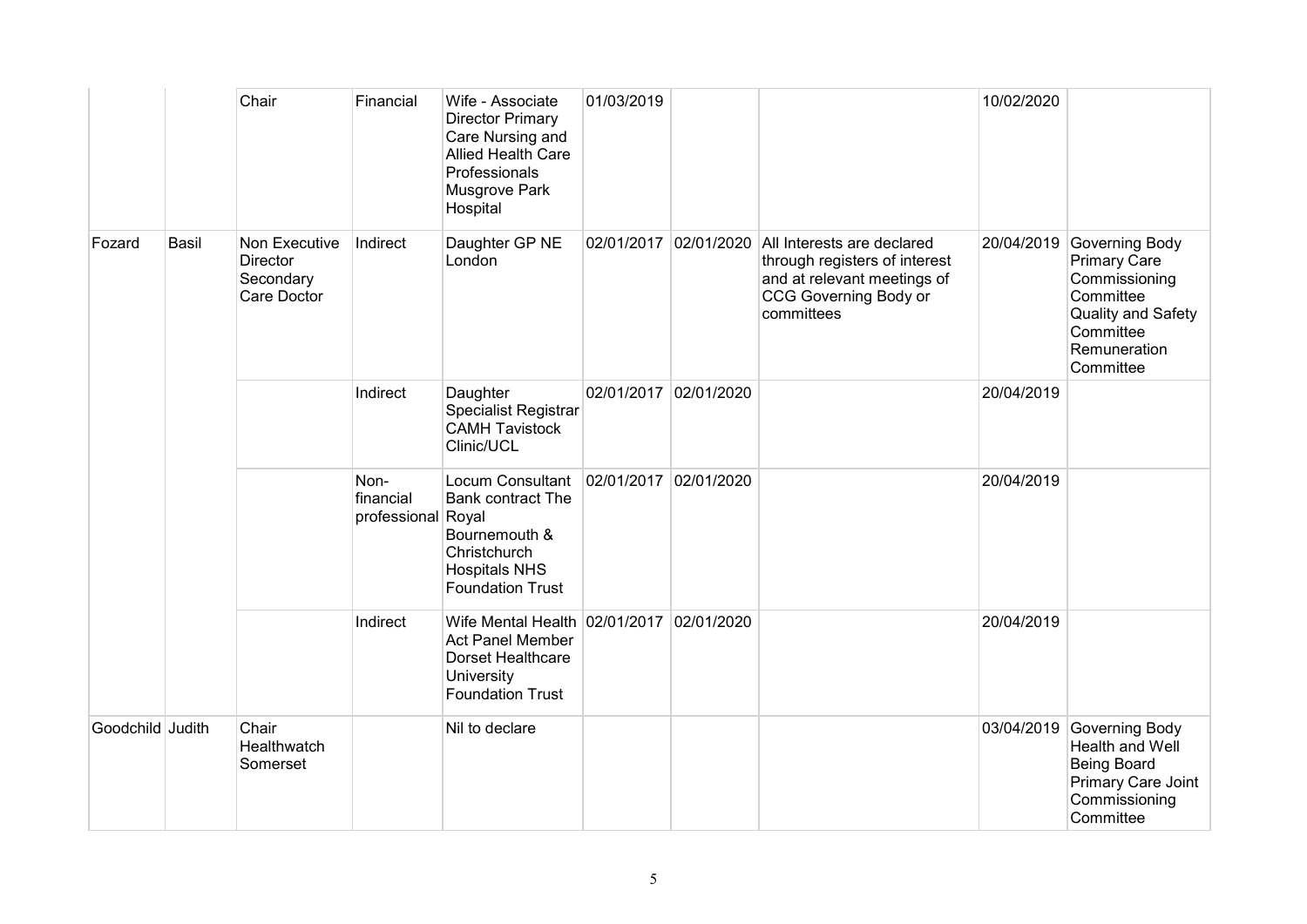| Grant | Trudi | Director of<br><b>Public Health</b>                       | Non-<br>financial<br>professional Council | Employee of<br>Somerset County                                                                                                                                                                   | 01/11/2012 |                       | All Interests are declared<br>through registers of interest<br>and at relevant meetings of<br><b>CCG Governing Body or</b><br>committees |            | 14/02/2020 Governing Body                         |
|-------|-------|-----------------------------------------------------------|-------------------------------------------|--------------------------------------------------------------------------------------------------------------------------------------------------------------------------------------------------|------------|-----------------------|------------------------------------------------------------------------------------------------------------------------------------------|------------|---------------------------------------------------|
|       |       |                                                           | Non-<br>financial<br>personal             | Partner's sister is<br>currently employed<br>as a school nurse<br>in Somerset.                                                                                                                   | 01/09/2018 |                       |                                                                                                                                          | 14/02/2020 |                                                   |
| Grey  | Wendy | Non Executive<br>Director<br>(Practice<br>Representative) | Financial                                 | Employed as the<br>Transformation<br>Lead for<br>Symphony<br>Healthcare<br>Services                                                                                                              |            | 24/05/2019 29/08/2019 | All Interests are declared<br>through registers of interest<br>and at relevant meetings of<br>CCG Governing Body or<br>committees        | 23/07/2019 | Governing Body<br>Quality and Safety<br>Committee |
|       |       |                                                           | Financial                                 | Director of Gemini<br>Healthcare<br><b>Consultancy Ltd</b>                                                                                                                                       | 08/07/2019 |                       |                                                                                                                                          | 27/02/2020 |                                                   |
|       |       |                                                           | Financial                                 | Gemini Healthcare 27/02/2020<br>Consultancy<br>contracted on a<br>temporary basis by<br>NHSE to provide<br>clincal support re<br>Infection Control to<br>the Regional<br>response to<br>COVID-19 |            |                       |                                                                                                                                          | 27/02/2020 |                                                   |
|       |       |                                                           | Indirect                                  | Husband, Son and<br>Daughter in Law<br>all employed at<br><b>Yeovil District</b><br>Hospital                                                                                                     | 24/05/2019 |                       |                                                                                                                                          | 27/02/2020 |                                                   |
|       |       |                                                           | Indirect                                  | Sister is employed<br>as a solicitor by<br><b>Battens Solicitors</b><br>in Sherborne                                                                                                             | 24/05/2019 |                       |                                                                                                                                          | 27/02/2020 |                                                   |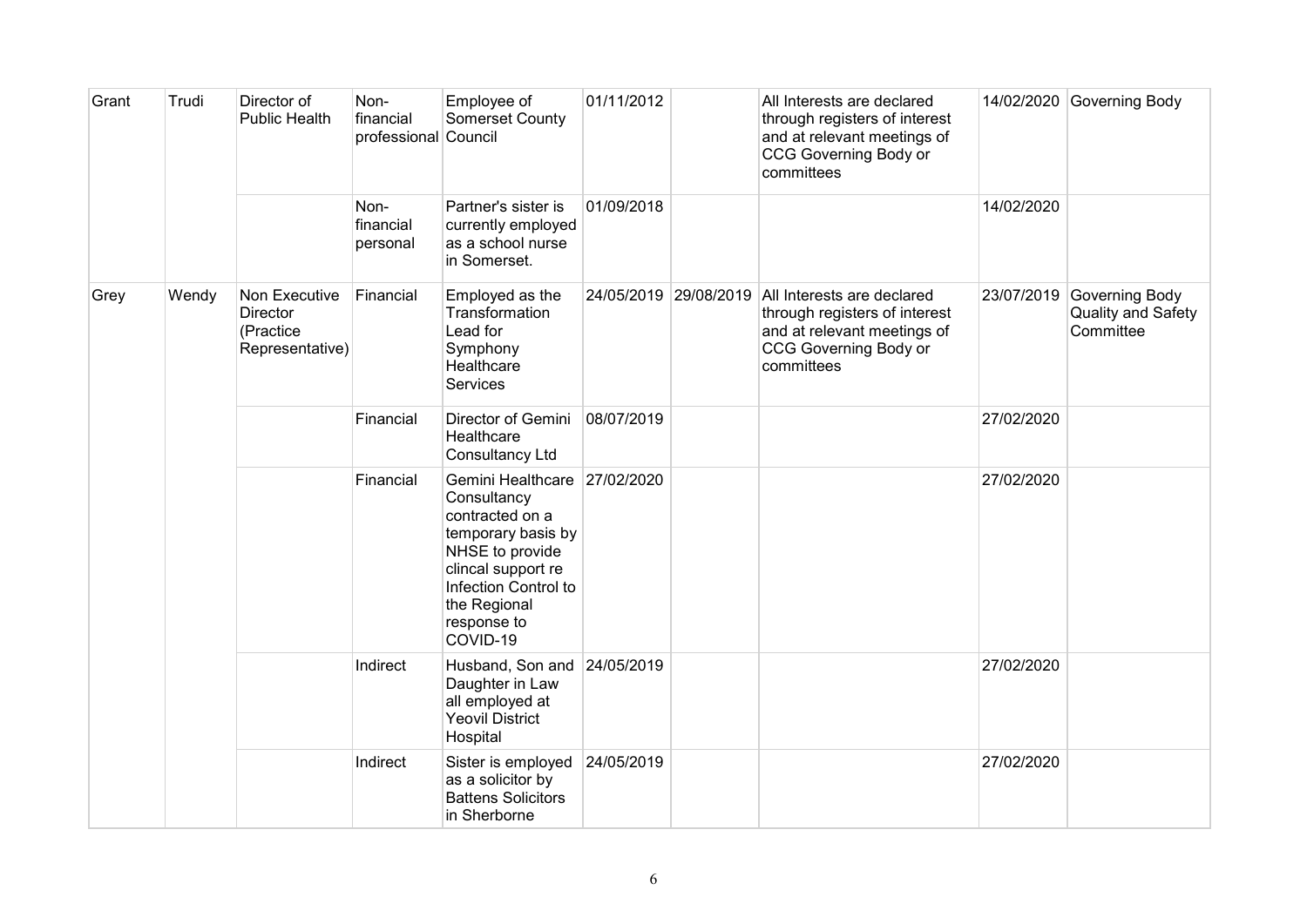| Heard | Maria | Programme<br>Director, Fit for<br>my Future | Non-<br>financial                            | Non Exec Director<br>South West<br>professional Academic Science<br><b>Network</b>                                                           | 04/05/2020 | All Interests are declared<br>through registers of interest<br>and at relevant meetings of<br><b>CCG Governing Body or</b><br>committees | 22/05/2020 | <b>Clinical Executive</b><br>Committee<br>Governing Body                                                                                               |
|-------|-------|---------------------------------------------|----------------------------------------------|----------------------------------------------------------------------------------------------------------------------------------------------|------------|------------------------------------------------------------------------------------------------------------------------------------------|------------|--------------------------------------------------------------------------------------------------------------------------------------------------------|
|       |       |                                             | Financial                                    | On secondment<br>from South,<br>Central and West<br>Commissioning<br><b>Support Unit</b>                                                     | 01/03/2019 |                                                                                                                                          | 22/05/2020 |                                                                                                                                                        |
|       |       |                                             | Indirect                                     | Parent is a<br>Community<br>Paediatric<br>consultant with<br><b>Sussex Community</b><br><b>NHSFT</b>                                         | 01/03/2019 |                                                                                                                                          | 22/05/2020 |                                                                                                                                                        |
| Heath | David | Non-executive<br><b>Director</b>            | Non-<br>financial<br>professional Regulation | Board Member,<br>Solicitors<br><b>Authority (Since</b><br>December 2014)                                                                     | 01/05/2017 | All Interests are declared<br>through registers of interest<br>and at relevant meetings of<br><b>CCG Governing Body or</b><br>committees | 18/03/2020 | Audit Committee<br>Governing Body<br><b>Primary Care</b><br>Commissioning<br>Committee<br>Quality and Safety<br>Committee<br>Remuneration<br>Committee |
|       |       |                                             | Non-<br>financial                            | Chair of Policy and<br><b>Public Affairs</b><br>professional Board, Institute<br>and Faculty of<br>Actuaries                                 | 06/08/2018 |                                                                                                                                          | 18/03/2020 |                                                                                                                                                        |
|       |       |                                             | Non-<br>financial                            | Chair of Western<br>Region and<br>professional National Board<br>Member,<br><b>Consumer Council</b><br>for Water (Since<br><b>July 2015)</b> | 01/05/2017 |                                                                                                                                          | 18/03/2020 |                                                                                                                                                        |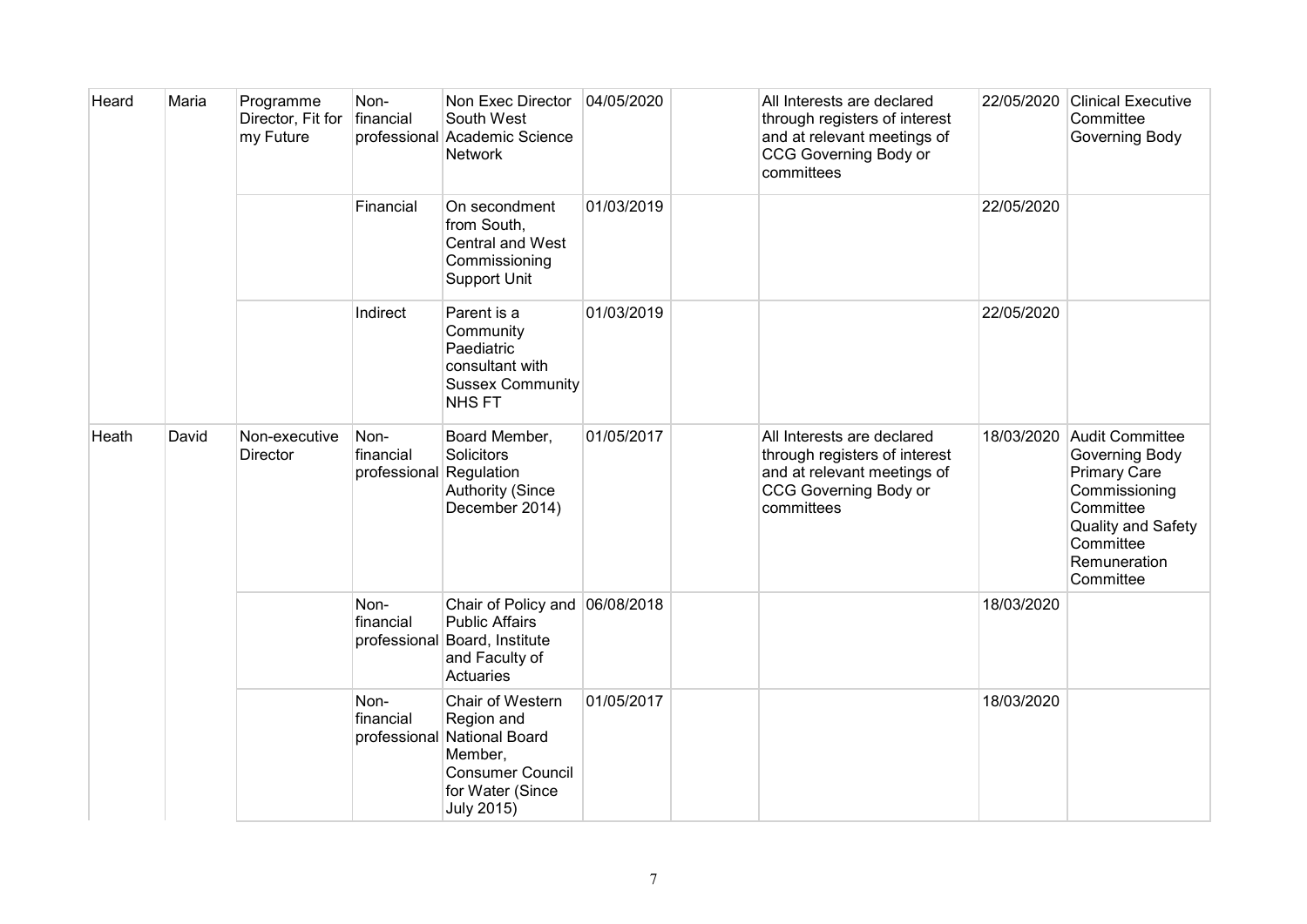|       |        | Non-executive<br>Director                                 | Non-<br>financial             | Non-Executive<br>Director, Bath and<br>professional Wells Multi-<br><b>Academy Trust</b><br>(since December<br>2016)                 | 01/05/2017 |            | All Interests are declared<br>through registers of interest<br>and at relevant meetings of<br><b>CCG Governing Body or</b><br>committees | 18/03/2020 |                                                                                                                                                                                                                              |
|-------|--------|-----------------------------------------------------------|-------------------------------|--------------------------------------------------------------------------------------------------------------------------------------|------------|------------|------------------------------------------------------------------------------------------------------------------------------------------|------------|------------------------------------------------------------------------------------------------------------------------------------------------------------------------------------------------------------------------------|
|       |        | Non-executive<br><b>Director</b>                          | Non-<br>financial<br>personal | VIce-President,<br>Frome & District<br><b>Agricultural Society</b>                                                                   | 01/09/2019 |            |                                                                                                                                          | 18/03/2020 |                                                                                                                                                                                                                              |
| Henly | Alison | Director of<br>Finance,<br>Performance<br>and Contracting | Non-<br>financial<br>personal | Son undertaking<br>voluntary<br>placement at<br>Vaughan Lee<br>Nursing Home as<br>part of the Duke of<br>Edinburgh bronze<br>scheme. | 02/07/2019 | 14/04/2020 | All Interests are declared<br>through registers of interest<br>and at relevant meetings of<br><b>CCG Governing Body or</b><br>committees | 14/04/2020 | <b>Audit Committee</b><br><b>Clinical Executive</b><br>Committee<br>Finance and<br>Performance<br>Committee<br>Governing Body<br><b>Primary Care</b><br>Commissioning<br>Committee<br><b>Quality and Safety</b><br>Committee |
| Mann  | Trudi  | Non Executive<br>Director<br>(Practice<br>Representative) | Financial                     | Network Manager,<br><b>Taunton Central</b><br><b>Primary Care</b><br><b>Network</b>                                                  | 15/04/2020 |            | All Interests are declared<br>through registers of interest<br>and at relevant meetings of<br><b>CCG Governing Body or</b><br>committees | 27/05/2020 | Finance and<br>Performance<br>Committee<br>Governing Body                                                                                                                                                                    |
|       |        |                                                           | Financial                     | Provide strategic<br>management<br>support to the<br>Taunton & Area<br>Federation of GP<br>Practices                                 | 01/10/2018 |            |                                                                                                                                          | 27/05/2020 |                                                                                                                                                                                                                              |
|       |        |                                                           | Indirect                      | Sister in law is<br><b>Deputy Practice</b><br>Manager at<br><b>Minehead Medical</b><br>Centre                                        | 05/11/2019 |            |                                                                                                                                          | 27/05/2020 |                                                                                                                                                                                                                              |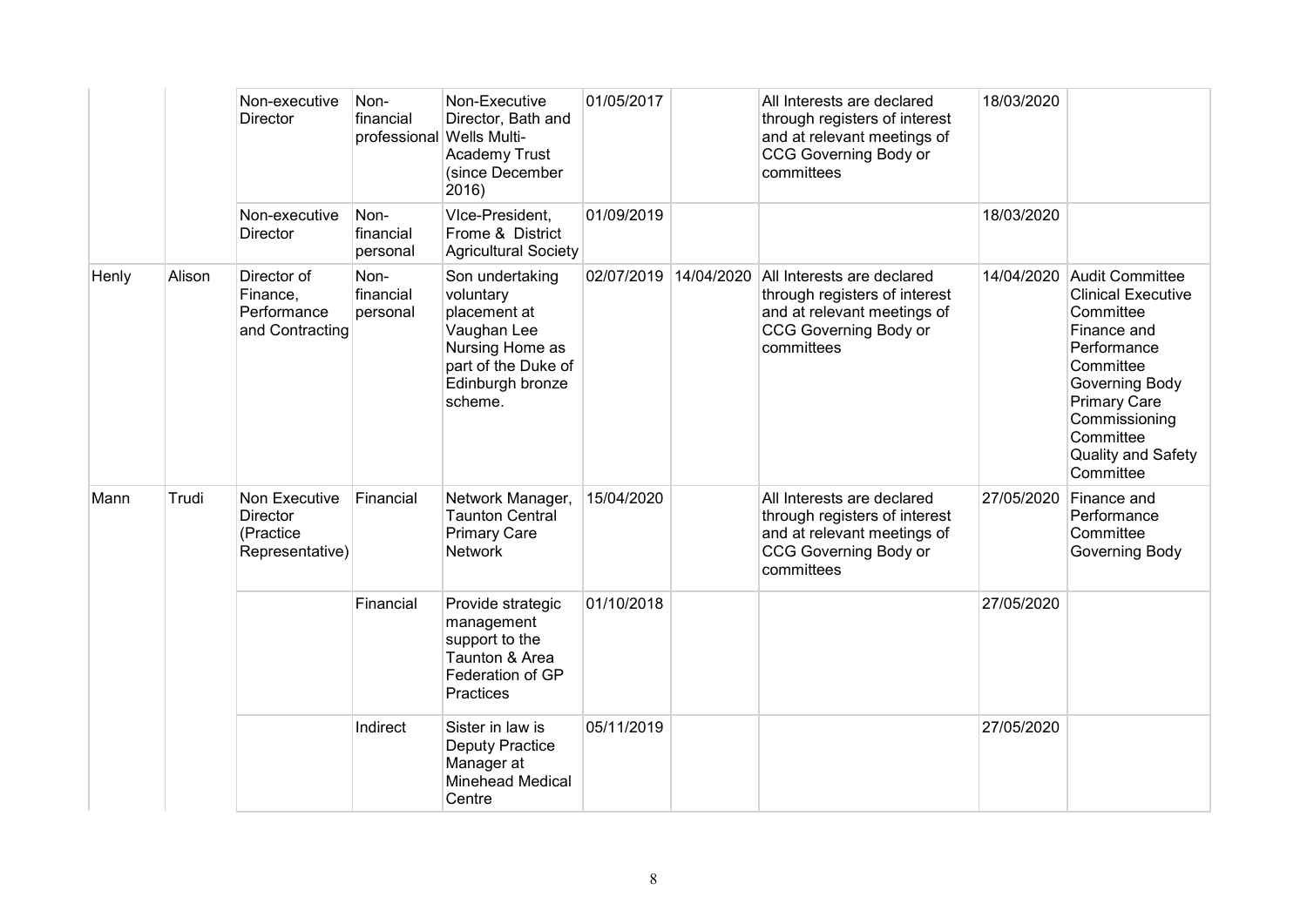|        |       |                                   | Non-<br>financial<br>personal     | Volunteer with<br>Royal Voluntary<br>Service                                                                                                                                  | 09/10/2019 |            |                                                                                                                                          | 27/05/2020 |                                                                                                                                                                                                                    |
|--------|-------|-----------------------------------|-----------------------------------|-------------------------------------------------------------------------------------------------------------------------------------------------------------------------------|------------|------------|------------------------------------------------------------------------------------------------------------------------------------------|------------|--------------------------------------------------------------------------------------------------------------------------------------------------------------------------------------------------------------------|
| Paine  |       | Grahame Non Executive<br>director | Non-<br>financial<br>professional | <b>Weston College</b>                                                                                                                                                         | 24/10/2019 |            | All Interests are declared<br>through registers of interest<br>and at relevant meetings of<br>CCG Governing Body or<br>committees        |            | 06/11/2019 Finance and<br>Performance<br>Committee<br>Governing Body<br>Remuneration<br>Committee                                                                                                                  |
| Rimmer | James | Chief Executive Non-              | financial                         | Exec Chair of<br>Somerset,<br>professional Wiltshire, Avon and<br>Gloucestershire<br>(SWAG) Cancer<br>Alliance                                                                | 02/01/2017 | 12/03/2020 | All Interests are declared<br>through registers of interest<br>and at relevant meetings of<br><b>CCG Governing Body or</b><br>committees | 25/06/2020 | <b>Clinical Executive</b><br>Committee<br>Governing Body<br>Health and Well<br><b>Being Board</b><br>Information<br>Governance<br>Records<br>Management and<br>Caldicott<br>Committee<br>Remuneration<br>Committee |
|        |       |                                   | Non-<br>financial                 | I am a member of<br>the National<br>professional Institute of Health<br>Research (NIHR)<br>Commissioned<br>Panel for Health<br>Services and<br>Delivery Research<br>Programme | 01/11/2017 |            |                                                                                                                                          | 25/06/2020 |                                                                                                                                                                                                                    |
|        |       |                                   | Financial                         | I am on<br>secondment from<br>University<br><b>Hospitals Bristol</b><br>and Weston<br>(UHBW)                                                                                  | 01/04/2020 |            |                                                                                                                                          | 25/06/2020 |                                                                                                                                                                                                                    |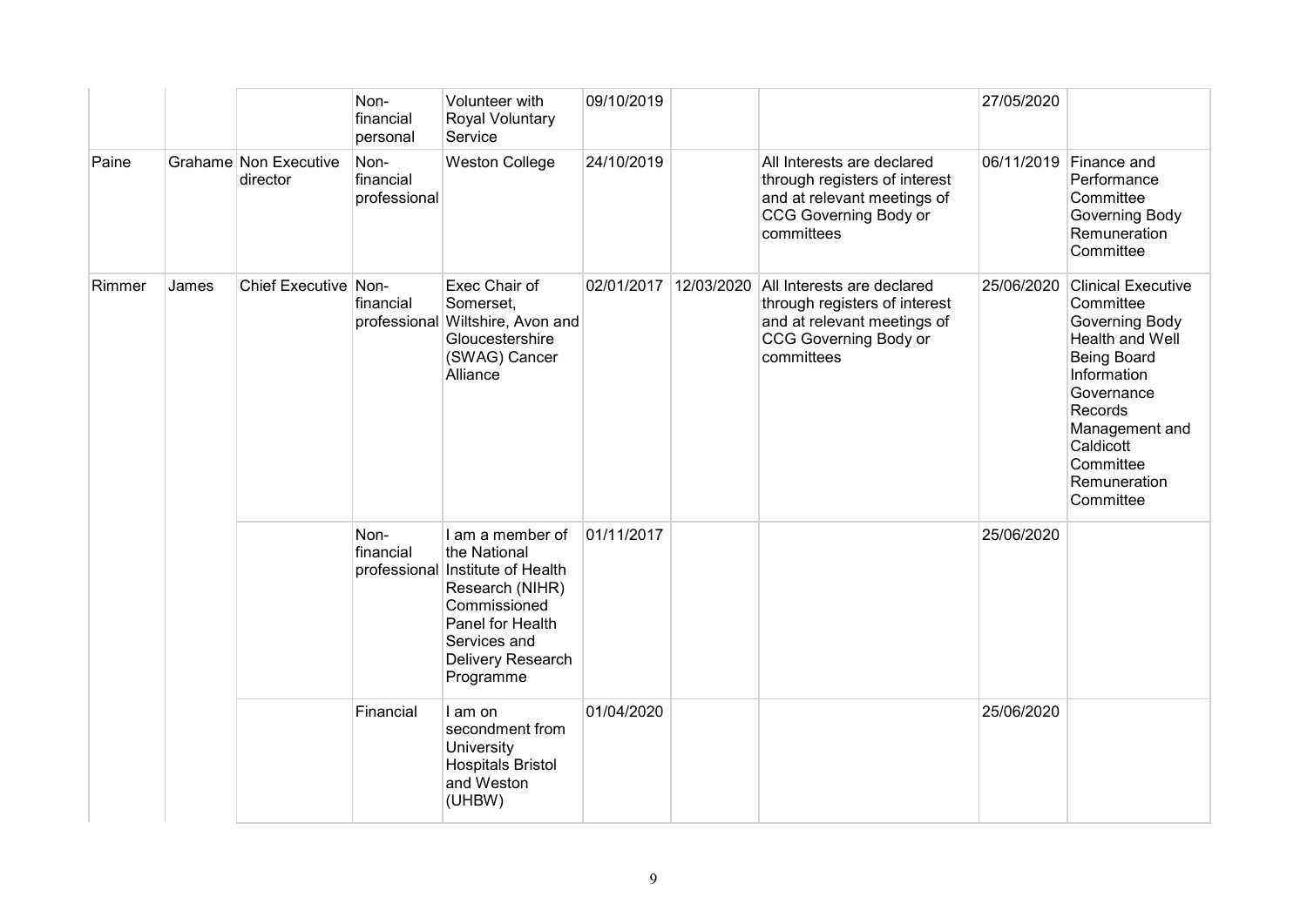| Chief Executive Financial |                                   | secondment from<br><b>Weston Area</b><br><b>Health NHS Trust</b>                                                                                                                                                                                          |            | I was previously on 01/09/2019 31/03/2020 All Interests are declared<br>through registers of interest<br>and at relevant meetings of<br>CCG Governing Body or<br>committees | 25/06/2020 |  |
|---------------------------|-----------------------------------|-----------------------------------------------------------------------------------------------------------------------------------------------------------------------------------------------------------------------------------------------------------|------------|-----------------------------------------------------------------------------------------------------------------------------------------------------------------------------|------------|--|
|                           | Non-<br>financial<br>professional | Interim Senior<br>Responsible<br>Officer for<br>Somerset Shadow<br>Integrated Care<br>System (ICS)                                                                                                                                                        | 08/04/2020 |                                                                                                                                                                             | 25/06/2020 |  |
|                           | Non-<br>financial                 | Occasional<br>newspaper<br>professional reviewer for BBC<br>Radio Somerset                                                                                                                                                                                | 01/09/2019 |                                                                                                                                                                             | 25/06/2020 |  |
|                           | Indirect                          | Somerset CC is<br>participating in an<br>NHIR childhood<br>obesity and activity<br>study (NAPSAC)<br>which is being led<br>by my wife                                                                                                                     | 01/07/2019 |                                                                                                                                                                             | 25/06/2020 |  |
|                           | Indirect                          | Somerset CCG is a 01/07/2019<br>partner in an NHIR<br>School for Public<br>Health study which<br>is mapping child<br>health systems at a<br>local level to<br>reduce child health<br>inequalities in<br>which my wife is<br>part of the<br>research team. |            |                                                                                                                                                                             | 25/06/2020 |  |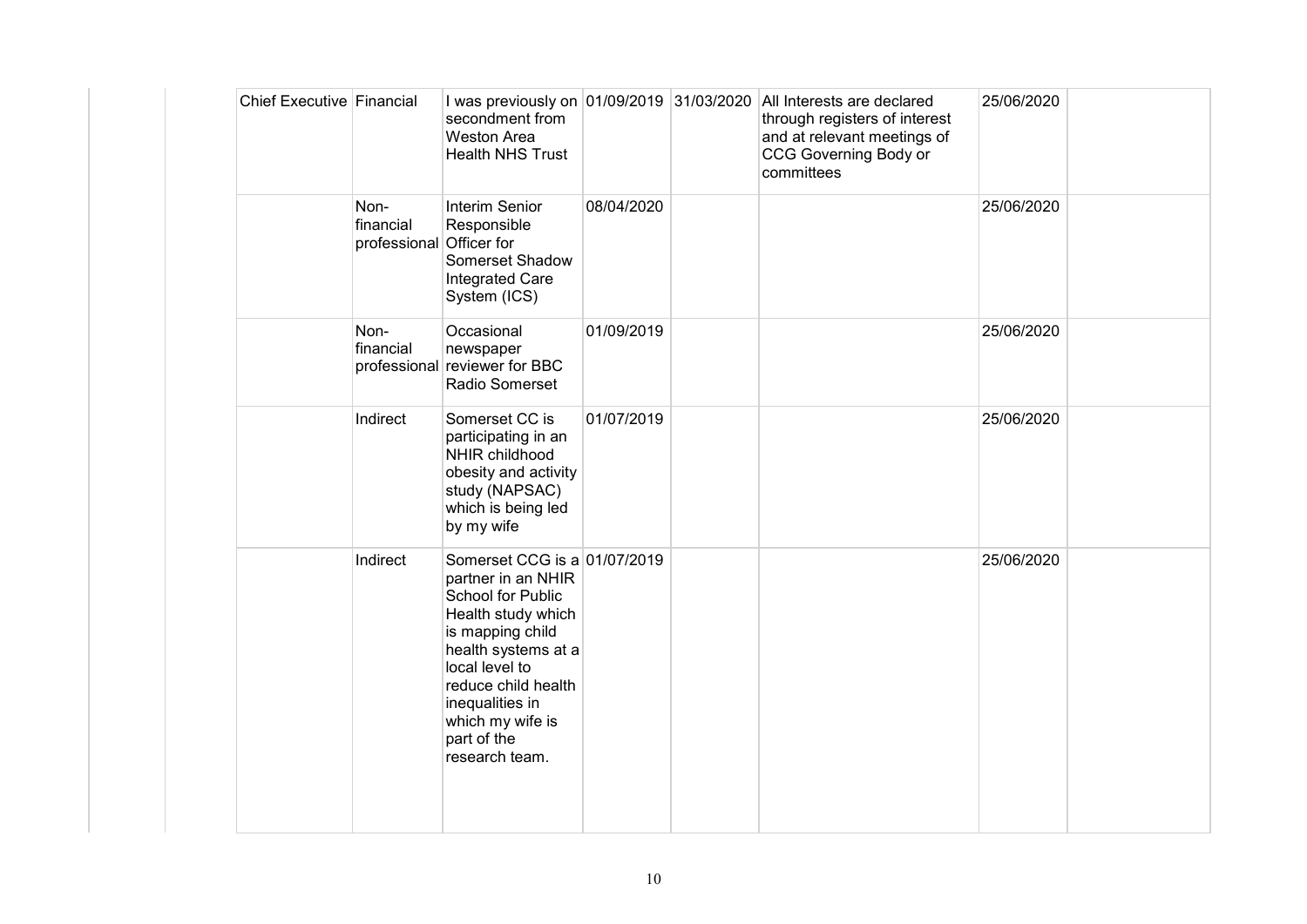|        |        | Chief Executive Non-                                                      | financial<br>personal                     | Trustee for<br>Changing Tunes, a<br>charity which<br>works both inside<br>prison and beyond,<br>using music and<br>mentoring to help<br>people lead<br>meaningful lives,<br>free from crime. | 01/04/2016 | All Interests are declared<br>through registers of interest<br>and at relevant meetings of<br><b>CCG Governing Body or</b><br>committees                                                                                           | 25/06/2020 |                |
|--------|--------|---------------------------------------------------------------------------|-------------------------------------------|----------------------------------------------------------------------------------------------------------------------------------------------------------------------------------------------|------------|------------------------------------------------------------------------------------------------------------------------------------------------------------------------------------------------------------------------------------|------------|----------------|
|        |        |                                                                           | Non-<br>financial<br>professional Bristol | Visiting lecturer at<br>the University of                                                                                                                                                    | 01/10/2018 |                                                                                                                                                                                                                                    | 25/06/2020 |                |
|        |        |                                                                           | Indirect                                  | Wife is Consultant<br>Senior Lecturer in<br>Public Health at<br>University of Bristol                                                                                                        | 01/09/2018 |                                                                                                                                                                                                                                    | 25/06/2020 |                |
| Wilson | Sandra | Chair, Patients<br>Participation<br><b>Group Chairs</b><br><b>Network</b> | Non-<br>financial<br>personal             | <b>British Association</b><br>of Physicians of<br>Indian<br>Origin(BAPIO)<br>Honorary Member<br>& Volunteer Patient<br>Ambassador                                                            | 03/07/2017 | Exclusion from involvement in<br>related commissioning or<br>decision making activity.<br>All Interests are declared<br>through registers of interest<br>and at relevant meetings of<br><b>CCG Governing Body or</b><br>committees | 10/02/2020 | Governing Body |
|        |        |                                                                           | Non-<br>financial<br>personal             | Healthwatch<br>Somerset<br>Board Member as<br>Representative<br><b>Chair of Patient</b><br>Participation<br><b>Groups Chairs</b><br><b>Network</b>                                           | 24/09/2018 |                                                                                                                                                                                                                                    | 10/02/2020 |                |
|        |        |                                                                           | Non-<br>financial<br>personal             | PPG - Exmoor<br>Medical Centre -<br>Chair                                                                                                                                                    | 01/09/2017 |                                                                                                                                                                                                                                    | 10/02/2020 |                |